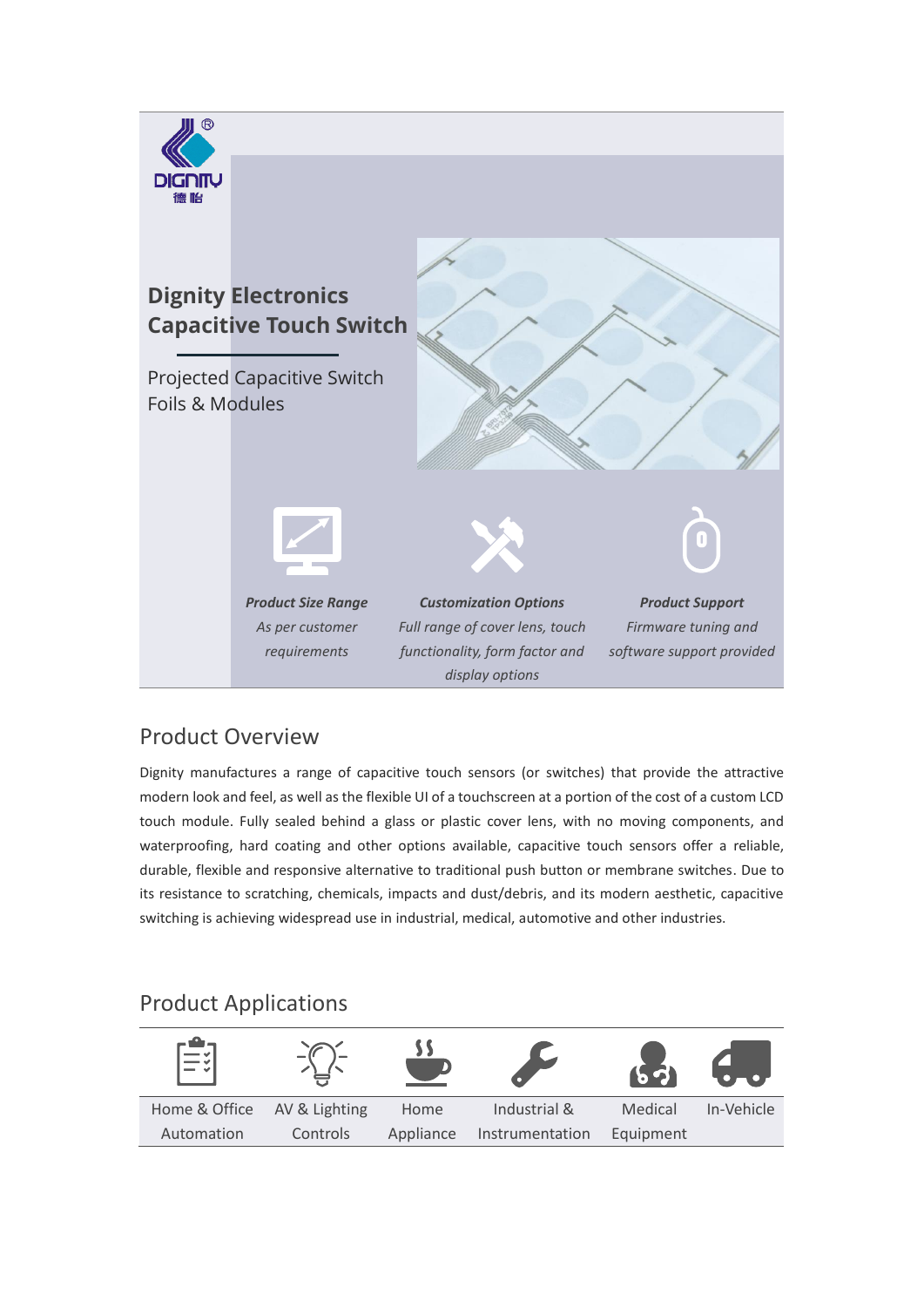## Product Features

- Unparalleled UI flexibility the sensor can be adhered to 3D/curved glass or plastic control panels, use a variety of touch layouts and methods, backlighting, etc.
- A variety of input and interface methods: buttons, touch pads, sliders and wheels for enhanced control functionality and upgraded interfaces.
- A range of cover glass materials can be used (glass, acrylic, plastics) up to and exceeding a thickness of 6mm
- Can be combined with touch screens, LCDs, LEDs and OLEDs for a variety of display / touch module layouts
- Significant cost advantages to PCAP touch screens and ITO film
- No mechanical components and a sealed system allow for easy cleaning

| Parameter                    | <b>Options &amp; Notes</b>                                     |
|------------------------------|----------------------------------------------------------------|
| <b>Product Dimensions</b>    | As specified                                                   |
| Integration                  | <b>Optical Bonding</b>                                         |
| Cover Lens                   |                                                                |
| <b>Cover Lens Thickness</b>  | $0.55$ mm – 7mm                                                |
| <b>Cover Lens Material</b>   | CS Glass, Polyester, Polycarbonate, Acrylic, etc.              |
| <b>Additional Options</b>    | Silk screening, logos, cut outs, colored glass, etc.           |
| Touch Controller & Interface |                                                                |
| <b>Controller Location</b>   | COB / COF                                                      |
| Controller Type              | Hetai / Cypress / As Specified                                 |
| Interface                    | I2C, USB, RS232, UART                                          |
| <b>Operating System</b>      | Windows XP, 7-10, Linux, iOS, Android                          |
| Performance Options          | Touch "panel", touch buttons, touch "slide", touch "wheel" and |
|                              | other options                                                  |
| <b>Product Enhancements</b>  |                                                                |
| Optical                      | Anti-Glare / Anti-Reflection / Mirror Finish / Dead Front      |
| Others                       | Anti-Fingerprint / Anti-Shatter Film / Hard Coat               |
| <b>EMI Resistance</b>        | Metal Mesh / Firmware Tuning / EMI Filters                     |

### Product Customization

| <b>Interface</b><br><b>Type</b> | <i><b>Overview</b></i>                                                                                                      | Image |
|---------------------------------|-----------------------------------------------------------------------------------------------------------------------------|-------|
| <b>Buttons</b>                  | Low-cost, simple solution for integrating<br>up to 46 buttons<br>Calibrate buttons individually with<br>firmware parameters |       |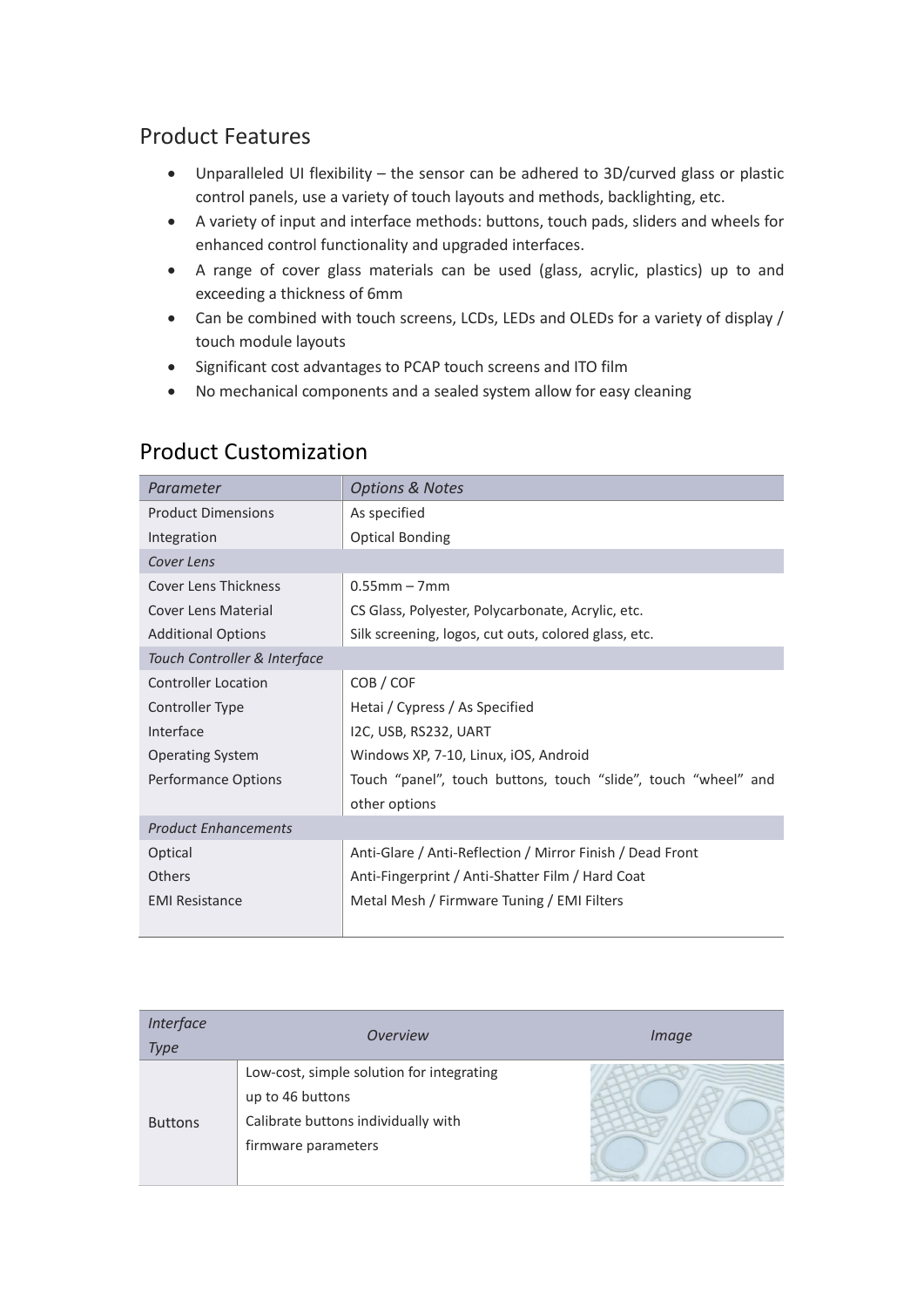| Sliders | Useful in applications requiring precise<br>multi-level sensing |  |
|---------|-----------------------------------------------------------------|--|
|         | - Volume control                                                |  |
|         | - Brightness control                                            |  |
|         | - Temperature control                                           |  |
| Wheels  | Used for a variety of one-touch control                         |  |
|         | needs:                                                          |  |
|         | - Volume control                                                |  |
|         | - Brightness control                                            |  |
|         | - Temperature control                                           |  |
|         |                                                                 |  |

| <b>Form Factor</b>                                                       | <b>Overview</b>                                                                                                                                                                                                                                                           | <b>Image</b> |
|--------------------------------------------------------------------------|---------------------------------------------------------------------------------------------------------------------------------------------------------------------------------------------------------------------------------------------------------------------------|--------------|
| Touch Foil /<br>Sensor                                                   | - Low-cost, simple solution for<br>integrating up to 46 buttons<br>- Calibrate buttons individually with<br>firmware parameters                                                                                                                                           |              |
| <b>Touch Sensor</b><br>& IC                                              | Dignity provides the touch IC attached<br>in modular form<br>- Touch firmware, design support and<br>tuning provided by Dignity<br>- Patent pending modular attachment<br>allows for easy rework<br>- Facilitates IC standardization across<br>multiple product platforms |              |
| <b>Touch Module</b><br>(Cover Lens)                                      | Dignity provides the product bonded to<br>a glass or plastic cover lens<br>- Range of materials and finishes<br>available (PMMA, PET, Glass)<br>- Multi-color silk screening and design<br>features available                                                             |              |
| Capacitive<br>Switch<br>Module w/<br><b>Integrated</b><br><b>Display</b> | Dignity can provide a range of touch<br>modules with integrated display and<br>control elements for a complete<br>solution.<br>- VA (color, black & white) LCDs, LED<br>numeric displays, TFT, etc.<br>- Cost down compared to touch<br>modules and resistive             | NOTE LIE     |